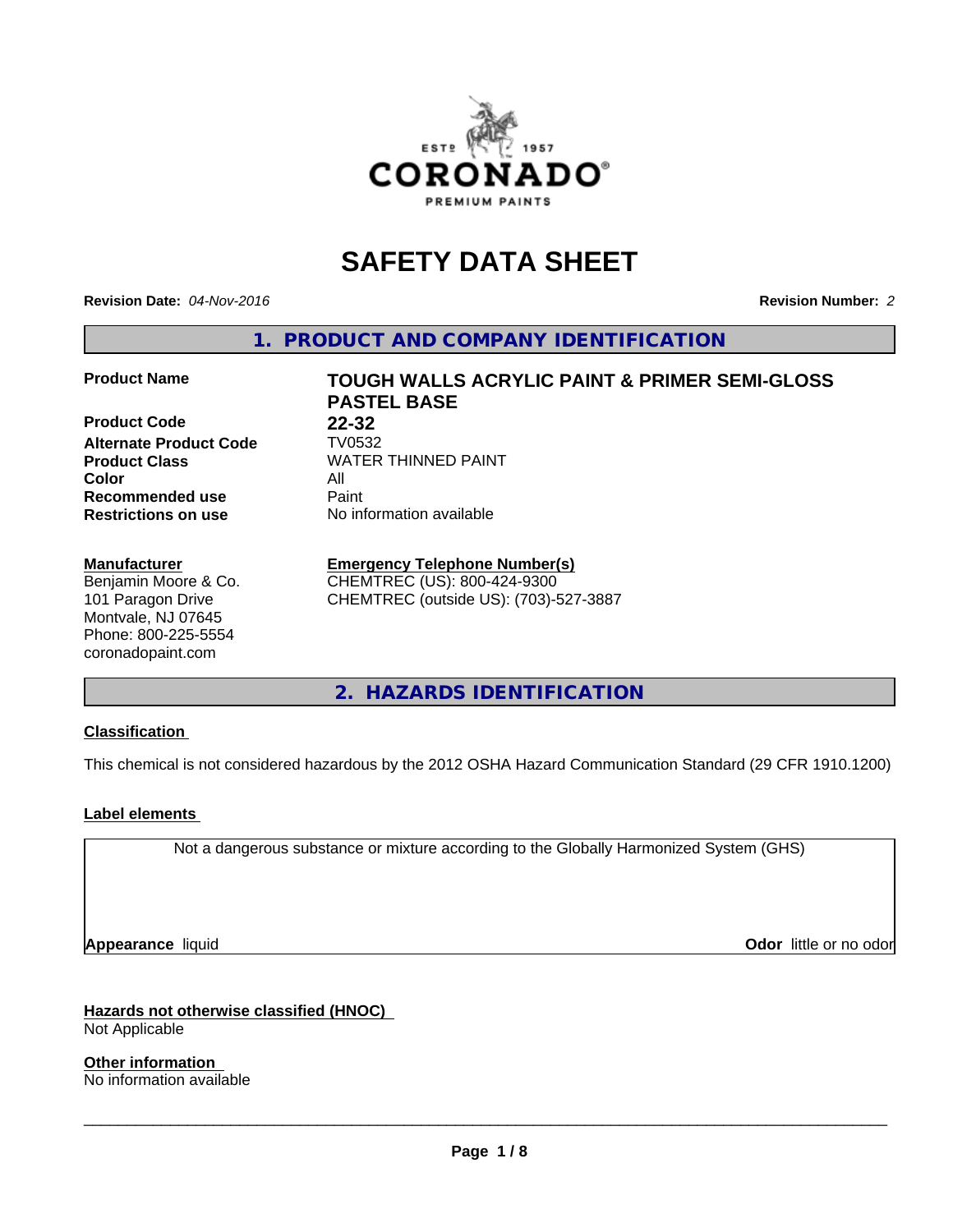# **3. COMPOSITION INFORMATION ON COMPONENTS**

\_\_\_\_\_\_\_\_\_\_\_\_\_\_\_\_\_\_\_\_\_\_\_\_\_\_\_\_\_\_\_\_\_\_\_\_\_\_\_\_\_\_\_\_\_\_\_\_\_\_\_\_\_\_\_\_\_\_\_\_\_\_\_\_\_\_\_\_\_\_\_\_\_\_\_\_\_\_\_\_\_\_\_\_\_\_\_\_\_\_\_\_\_

| <b>Chemical Name</b>            | <b>CAS-No</b> | Weight % (max) |
|---------------------------------|---------------|----------------|
| Titanium dioxide                | 13463-67-7    | 20             |
| Kaolin                          | 1332-58-7     |                |
| Sodium C14-C16 olefin sulfonate | 68439-57-6    | ◡.             |

|                                                  | 4. FIRST AID MEASURES                                                                              |
|--------------------------------------------------|----------------------------------------------------------------------------------------------------|
| <b>General Advice</b>                            | No hazards which require special first aid measures.                                               |
| <b>Eye Contact</b>                               | Rinse thoroughly with plenty of water for at least 15 minutes and consult a<br>physician.          |
| <b>Skin Contact</b>                              | Wash off immediately with soap and plenty of water removing all contaminated<br>clothes and shoes. |
| <b>Inhalation</b>                                | Move to fresh air. If symptoms persist, call a physician.                                          |
| Ingestion                                        | Clean mouth with water and afterwards drink plenty of water. Consult a physician<br>if necessary.  |
| <b>Most Important</b><br><b>Symptoms/Effects</b> | None known.                                                                                        |
| <b>Notes To Physician</b>                        | Treat symptomatically.                                                                             |

**5. FIRE-FIGHTING MEASURES**

| <b>Suitable Extinguishing Media</b>                                                          | Use extinguishing measures that are appropriate to local<br>circumstances and the surrounding environment.                                   |
|----------------------------------------------------------------------------------------------|----------------------------------------------------------------------------------------------------------------------------------------------|
| <b>Protective Equipment And Precautions For</b><br><b>Firefighters</b>                       | As in any fire, wear self-contained breathing apparatus<br>pressure-demand, MSHA/NIOSH (approved or equivalent)<br>and full protective gear. |
| <b>Specific Hazards Arising From The Chemical</b>                                            | Closed containers may rupture if exposed to fire or<br>extreme heat.                                                                         |
| <b>Sensitivity To Mechanical Impact</b>                                                      | No                                                                                                                                           |
| <b>Sensitivity To Static Discharge</b>                                                       | No.                                                                                                                                          |
| <b>Flash Point Data</b><br>Flash Point (°F)<br>Flash Point (°C)<br><b>Flash Point Method</b> | Not applicable<br>Not applicable<br>Not applicable                                                                                           |
| <b>Flammability Limits In Air</b>                                                            |                                                                                                                                              |
| <b>Lower Explosion Limit</b><br><b>Upper Explosion Limit</b>                                 | Not applicable<br>Not applicable                                                                                                             |
| <b>NFPA</b><br>Health: 1<br><b>Flammability: 0</b>                                           | <b>Instability: 0</b><br><b>Special: Not Applicable</b>                                                                                      |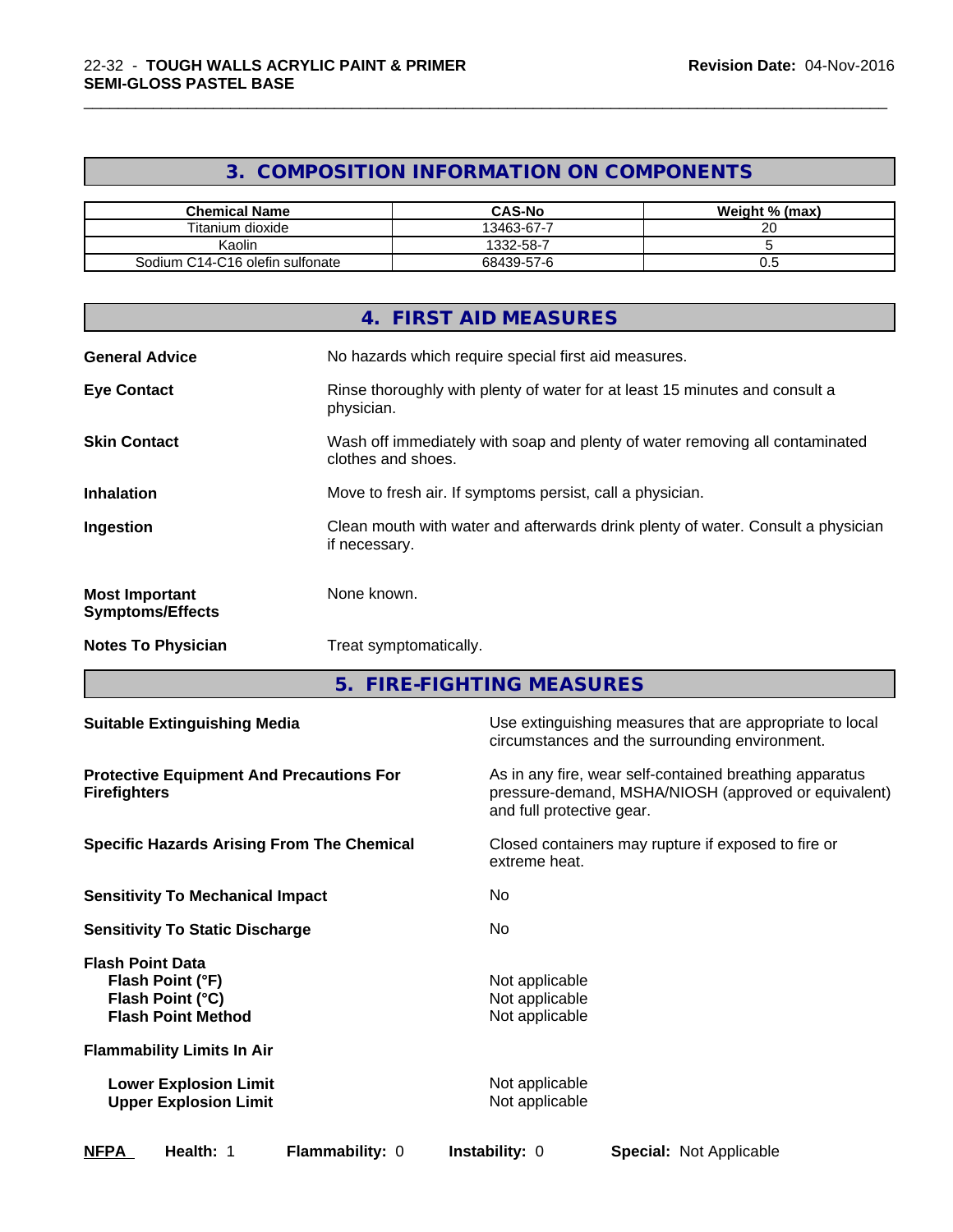#### **NFPA Legend**

- 0 Not Hazardous
- 1 Slightly
- 2 Moderate
- 3 High
- 4 Severe

*The ratings assigned are only suggested ratings, the contractor/employer has ultimate responsibilities for NFPA ratings where this system is used.*

\_\_\_\_\_\_\_\_\_\_\_\_\_\_\_\_\_\_\_\_\_\_\_\_\_\_\_\_\_\_\_\_\_\_\_\_\_\_\_\_\_\_\_\_\_\_\_\_\_\_\_\_\_\_\_\_\_\_\_\_\_\_\_\_\_\_\_\_\_\_\_\_\_\_\_\_\_\_\_\_\_\_\_\_\_\_\_\_\_\_\_\_\_

*Additional information regarding the NFPA rating system is available from the National Fire Protection Agency (NFPA) at www.nfpa.org.*

| <b>Incompatible Materials</b>    | No information available                                                                                                                                                         |
|----------------------------------|----------------------------------------------------------------------------------------------------------------------------------------------------------------------------------|
| <b>Storage</b>                   | Keep container tightly closed. Keep out of the reach of children.                                                                                                                |
| <b>Handling</b>                  | Avoid contact with skin, eyes and clothing. Avoid breathing vapors, spray mists or<br>sanding dust. In case of insufficient ventilation, wear suitable respiratory<br>equipment. |
|                                  | 7. HANDLING AND STORAGE                                                                                                                                                          |
| <b>Methods For Clean-Up</b>      | Soak up with inert absorbent material. Sweep up and shovel into suitable<br>containers for disposal.                                                                             |
| <b>Environmental Precautions</b> | See Section 12 for additional Ecological Information.                                                                                                                            |
| <b>Other Information</b>         | Prevent further leakage or spillage if safe to do so.                                                                                                                            |
| <b>Personal Precautions</b>      | Avoid contact with skin, eyes and clothing. Ensure adequate ventilation.                                                                                                         |
|                                  | 6. ACCIDENTAL RELEASE MEASURES                                                                                                                                                   |

# **8. EXPOSURE CONTROLS / PERSONAL PROTECTION**

#### **Exposure Limits**

| <b>Chemical Name</b> | <b>ACGIH</b>             | OSHA                       |
|----------------------|--------------------------|----------------------------|
| Titanium dioxide     | 10 mg/m $3$ - TWA        | 15 mg/m $3$ - TWA          |
| Kaolin               | $2 \text{ mg/m}^3$ - TWA | 15 mg/m <sup>3</sup> - TWA |
|                      |                          | $5 \text{ mg/m}^3$ - TWA   |

### **Legend**

ACGIH - American Conference of Governmental Industrial Hygienists Exposure Limits OSHA - Occupational Safety & Health Administration Exposure Limits N/E - Not Established

| <b>Engineering Measures</b> | Ensure adequate ventilation, especially in confined areas. |  |
|-----------------------------|------------------------------------------------------------|--|
|-----------------------------|------------------------------------------------------------|--|

### **Personal Protective Equipment**

| <b>Eye/Face Protection</b>    | Safety glasses with side-shields.                                                                                                   |
|-------------------------------|-------------------------------------------------------------------------------------------------------------------------------------|
| <b>Skin Protection</b>        | Protective gloves and impervious clothing.                                                                                          |
| <b>Respiratory Protection</b> | In case of insufficient ventilation wear suitable respiratory equipment.                                                            |
| <b>Hygiene Measures</b>       | Avoid contact with skin, eyes and clothing. Remove and wash contaminated<br>clothing before re-use. Wash thoroughly after handling. |

# **9. PHYSICAL AND CHEMICAL PROPERTIES**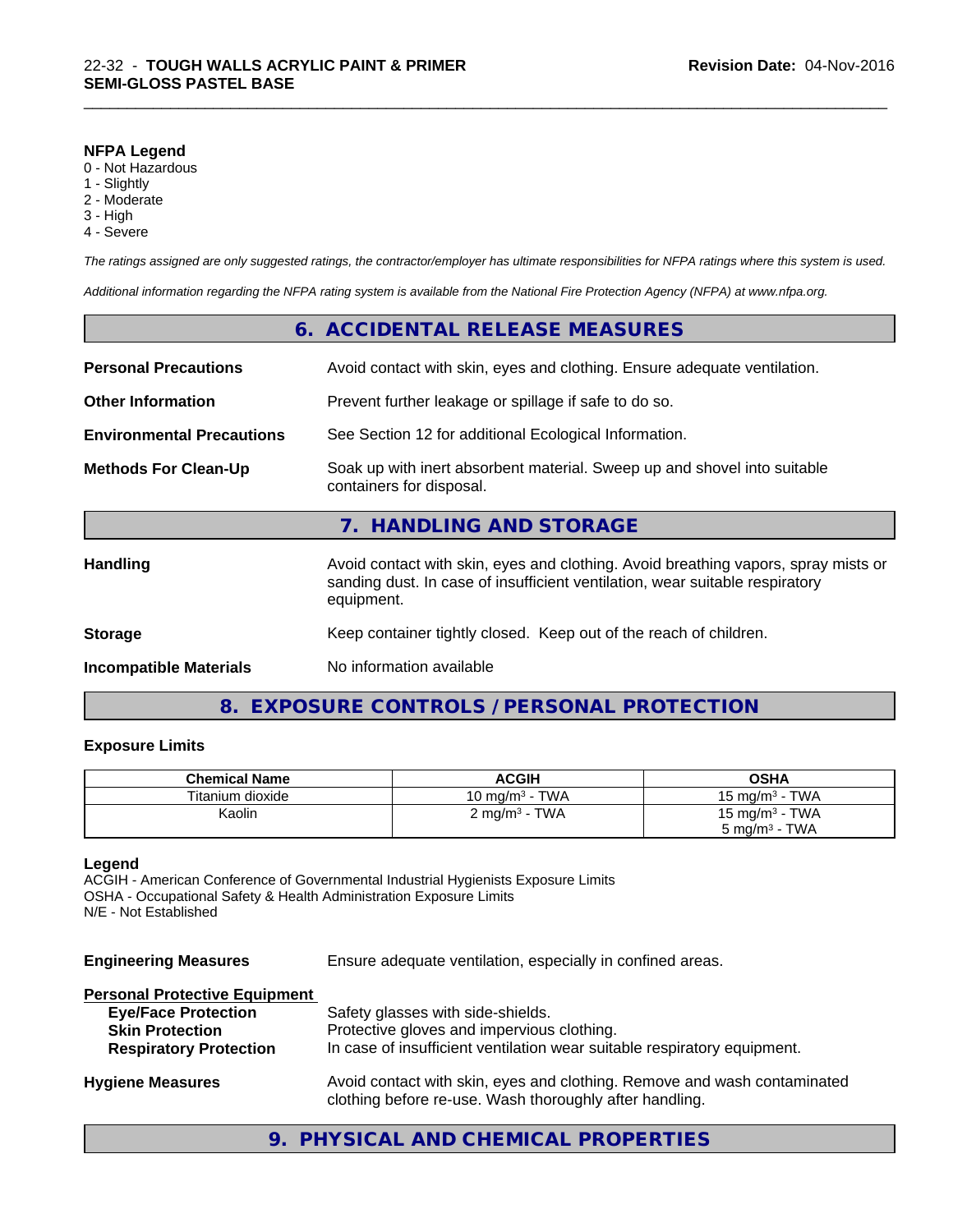**Appearance** liquid **Odor** little or no odor **Odor Threshold No information available No information available Density (Ibs/gal)** 10.25 - 10.35 **Specific Gravity** 1.22 - 1.24 **pH** No information available **Viscosity (cps)** No information available in the Viscosity (cps) **Solubility Note 2008 Note 2008 Note 2008 Note 2008 Note 2008 Note 2008 Note 2008 Note 2008 Note 2008 Note 2008 Note 2008 Note 2008 Note 2008 Note 2008 Note 2008 Note 2008 Note 2008 Note Water Solubility Water Solubility Water Solubility No information available Evaporation Rate No information available No information available Vapor Pressure** No information available **Vapor Density Vapor Density No information available Wt. % Solids** 40 - 50 **Vol. % Solids** 25 - 35 **Wt. % Volatiles** 50 - 60 **Vol. % Volatiles** 65 - 75 **VOC Regulatory Limit (g/L)** < 100 **Boiling Point (°F)** 212 **Boiling Point (°C)** 100 **Freezing Point (°F)** 32 **Freezing Point (°C)** 0 **Flash Point (°F)** Not applicable **Flash Point (°C)** Not applicable **Flash Point Method** Not applicable **Flammability (solid, gas)** Not applicable **Upper Explosion Limit** Not applicable **Lower Explosion Limit**<br> **Autoignition Temperature (°F)**<br> **Autoignition Temperature (°F)**<br> **Autoignition Temperature (°F)**<br> **Autoignition Temperature (°F)** Autoignition Temperature (°F)<br> **Autoignition Temperature (°C)**<br>
No information available **Autoignition Temperature (°C) Decomposition Temperature (°F)** No information available **Decomposition Temperature (°C)** No information available **Partition Coefficient (n-octanol/water)** No information available

\_\_\_\_\_\_\_\_\_\_\_\_\_\_\_\_\_\_\_\_\_\_\_\_\_\_\_\_\_\_\_\_\_\_\_\_\_\_\_\_\_\_\_\_\_\_\_\_\_\_\_\_\_\_\_\_\_\_\_\_\_\_\_\_\_\_\_\_\_\_\_\_\_\_\_\_\_\_\_\_\_\_\_\_\_\_\_\_\_\_\_\_\_

**10. STABILITY AND REACTIVITY**

| <b>Reactivity</b>                         | Not Applicable                           |
|-------------------------------------------|------------------------------------------|
| <b>Chemical Stability</b>                 | Stable under normal conditions.          |
| <b>Conditions To Avoid</b>                | Prevent from freezing.                   |
| <b>Incompatible Materials</b>             | No materials to be especially mentioned. |
| <b>Hazardous Decomposition Products</b>   | None under normal use.                   |
| <b>Possibility Of Hazardous Reactions</b> | None under normal conditions of use.     |

# **11. TOXICOLOGICAL INFORMATION**

**Product Information**

#### **Information on likely routes of exposure**

**Principal Routes of Exposure** Eye contact, skin contact and inhalation.

**Acute Toxicity**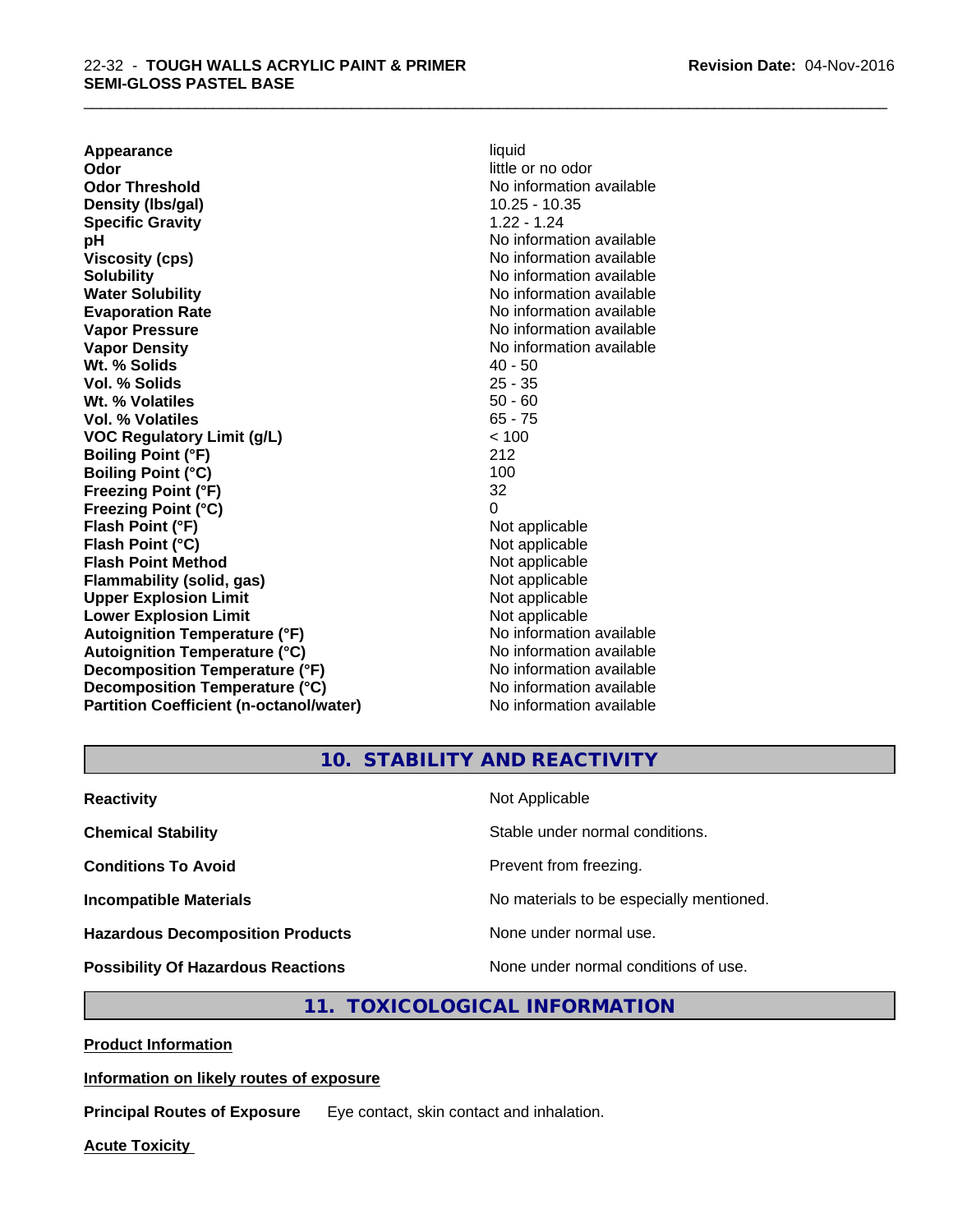| <b>Product Information</b>           | No information available                                                                                        |
|--------------------------------------|-----------------------------------------------------------------------------------------------------------------|
| Information on toxicological effects |                                                                                                                 |
| <b>Symptoms</b>                      | No information available                                                                                        |
|                                      | Delayed and immediate effects as well as chronic effects from short and long-term exposure                      |
| Eye contact                          | May cause slight irritation.                                                                                    |
| <b>Skin contact</b>                  | Substance may cause slight skin irritation. Prolonged or repeated contact may dry<br>skin and cause irritation. |
| <b>Inhalation</b>                    | May cause irritation of respiratory tract.                                                                      |
| <b>Ingestion</b>                     | Ingestion may cause gastrointestinal irritation, nausea, vomiting and diarrhea.                                 |
| <b>Sensitization:</b>                | No information available                                                                                        |
| <b>Neurological Effects</b>          | No information available.                                                                                       |
| <b>Mutagenic Effects</b>             | No information available.                                                                                       |
| <b>Reproductive Effects</b>          | No information available.                                                                                       |
| <b>Developmental Effects</b>         | No information available.                                                                                       |
| <b>Target Organ Effects</b>          | No information available.                                                                                       |
| <b>STOT - single exposure</b>        | No information available.                                                                                       |
| <b>STOT - repeated exposure</b>      | No information available.                                                                                       |
| Other adverse effects                | No information available.                                                                                       |

\_\_\_\_\_\_\_\_\_\_\_\_\_\_\_\_\_\_\_\_\_\_\_\_\_\_\_\_\_\_\_\_\_\_\_\_\_\_\_\_\_\_\_\_\_\_\_\_\_\_\_\_\_\_\_\_\_\_\_\_\_\_\_\_\_\_\_\_\_\_\_\_\_\_\_\_\_\_\_\_\_\_\_\_\_\_\_\_\_\_\_\_\_

#### **Numerical measures of toxicity**

**The following values are calculated based on chapter 3.1 of the GHS document**

| <b>ATEmix (oral)</b>   | 53599 mg/kg   |
|------------------------|---------------|
| <b>ATEmix (dermal)</b> | 1661607 mg/kg |

**Aspiration Hazard** No information available

#### **Component**

Titanium dioxide LD50 Oral: > 10000 mg/kg (Rat) Kaolin LD50 Oral: > 5000 mg/kg (Rat)

#### **Carcinogenicity**

*The information below indicateswhether each agency has listed any ingredient as a carcinogen:.*

| <b>Chemical Name</b>                                                                                                                                                                                                                                          | <b>IARC</b>          | <b>NTP</b> | <b>OSHA Carcinogen</b> |
|---------------------------------------------------------------------------------------------------------------------------------------------------------------------------------------------------------------------------------------------------------------|----------------------|------------|------------------------|
|                                                                                                                                                                                                                                                               | 2B<br>Possible Human |            | ∟isted                 |
| <b>The Contract of the Contract of the Contract of the Contract of the Contract of the Contract of the Contract of The Contract of The Contract of The Contract of The Contract of The Contract of The Contract of The Contract </b><br>n dioxide<br>Titanium | Carcinogen           |            |                        |

• Although IARC has classified titanium dioxide as possibly carcinogenic to humans (2B), their summary concludes: "No significant exposure to titanium dioxide is thought to occur during the use of products in which titanium dioxide is bound to other materials, such as paint."

#### **Legend**

IARC - International Agency for Research on Cancer NTP - National Toxicity Program OSHA - Occupational Safety & Health Administration

**12. ECOLOGICAL INFORMATION**

# **Ecotoxicity Effects**

The environmental impact of this product has not been fully investigated.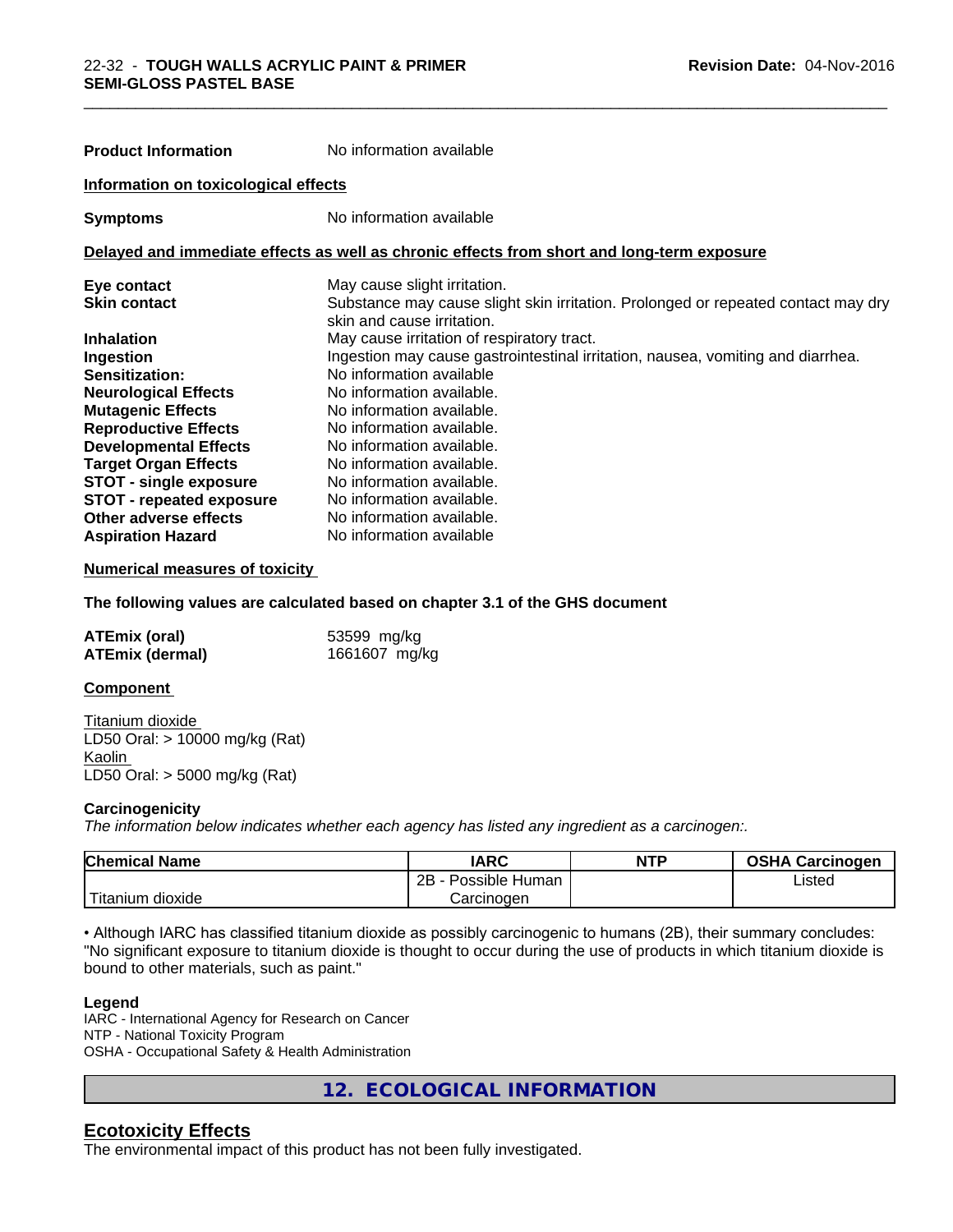\_\_\_\_\_\_\_\_\_\_\_\_\_\_\_\_\_\_\_\_\_\_\_\_\_\_\_\_\_\_\_\_\_\_\_\_\_\_\_\_\_\_\_\_\_\_\_\_\_\_\_\_\_\_\_\_\_\_\_\_\_\_\_\_\_\_\_\_\_\_\_\_\_\_\_\_\_\_\_\_\_\_\_\_\_\_\_\_\_\_\_\_\_

### **Product Information**

#### **Acute Toxicity to Fish**

No information available

**Acute Toxicity to Aquatic Invertebrates**

No information available

**Acute Toxicity to Aquatic Plants**

No information available

#### **Persistence / Degradability**

No information available.

#### **Bioaccumulation / Accumulation**

No information available.

#### **Mobility in Environmental Media**

No information available.

#### **Ozone**

No information available

# **Component**

#### **Acute Toxicity to Fish**

Titanium dioxide  $\overline{\text{LC50:}}$  > 1000 mg/L (Fathead Minnow - 96 hr.)

#### **Acute Toxicity to Aquatic Invertebrates**

No information available

#### **Acute Toxicity to Aquatic Plants**

No information available

|                              | 13. DISPOSAL CONSIDERATIONS                                                                                                                                                                                               |
|------------------------------|---------------------------------------------------------------------------------------------------------------------------------------------------------------------------------------------------------------------------|
| <b>Waste Disposal Method</b> | Dispose of in accordance with federal, state, and local regulations. Local<br>requirements may vary, consult your sanitation department or state-designated<br>environmental protection agency for more disposal options. |
|                              | 14. TRANSPORT INFORMATION                                                                                                                                                                                                 |
| <b>DOT</b>                   | Not regulated                                                                                                                                                                                                             |
| <b>ICAO/IATA</b>             | Not regulated                                                                                                                                                                                                             |
| <b>IMDG/IMO</b>              | Not regulated                                                                                                                                                                                                             |
|                              | 15. REGULATORY INFORMATION                                                                                                                                                                                                |

# **International Inventories**

**TSCA: United States** Yes - All components are listed or exempt.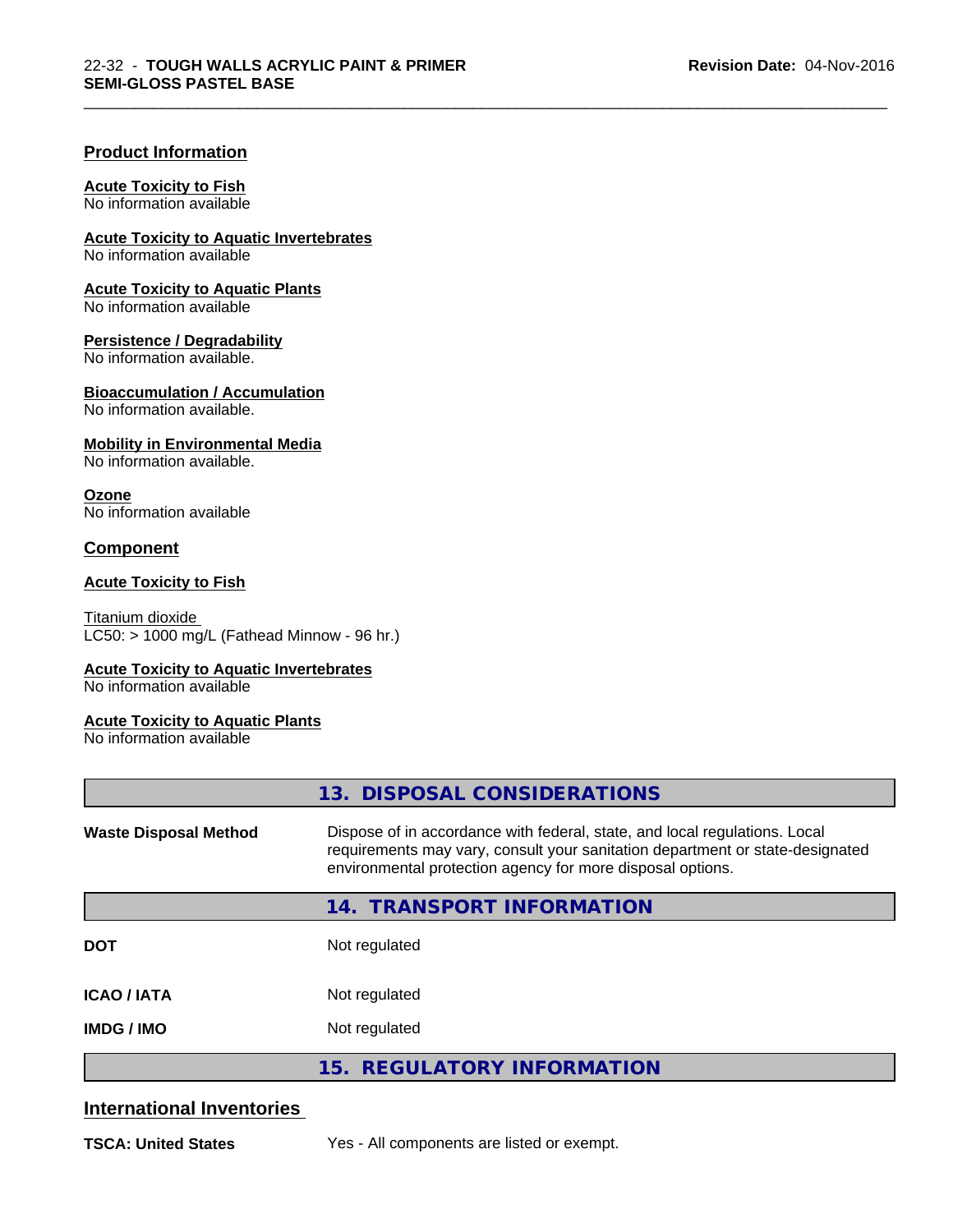**DSL: Canada** Yes - All components are listed or exempt.

\_\_\_\_\_\_\_\_\_\_\_\_\_\_\_\_\_\_\_\_\_\_\_\_\_\_\_\_\_\_\_\_\_\_\_\_\_\_\_\_\_\_\_\_\_\_\_\_\_\_\_\_\_\_\_\_\_\_\_\_\_\_\_\_\_\_\_\_\_\_\_\_\_\_\_\_\_\_\_\_\_\_\_\_\_\_\_\_\_\_\_\_\_

# **Federal Regulations**

| Nο |  |
|----|--|
| Nο |  |
| Nο |  |
| Nο |  |
| Nο |  |
|    |  |

#### **SARA 313**

Section 313 of Title III of the Superfund Amendments and Reauthorization Act of 1986 (SARA). This product contains a chemical or chemicals which are subject to the reporting requirements of the Act and Title 40 of the Code of Federal Regulations, Part 372:

*None*

#### **Clean Air Act,Section 112 Hazardous Air Pollutants (HAPs) (see 40 CFR 61)**

This product contains the following HAPs:

*None*

# **State Regulations**

#### **California Proposition 65**

This product may contain small amounts of materials known to the state of California to cause cancer or reproductive *harm.*

#### **State Right-to-Know**

| .<br>Chemica<br>Name<br>эннса                 | - -<br>.<br>IVIA<br><b>Jauliuscilo</b> | - -<br><b>Jerse</b> v<br><b>Nev</b> | าทรงIvania |
|-----------------------------------------------|----------------------------------------|-------------------------------------|------------|
| $- \cdot$ .<br>.<br>dioxide<br>um<br>. itanii |                                        |                                     |            |
| .<br>$\overline{\phantom{a}}$<br>Kaolin       |                                        |                                     |            |

#### **Legend**

X - Listed

**16. OTHER INFORMATION**

**HMIS** - **Health:** 1 **Flammability:** 0 **Reactivity:** 0 **PPE:** -

#### **HMIS Legend** 0 - Minimal Hazard

- 
- 1 Slight Hazard 2 - Moderate Hazard
- 3 Serious Hazard
- 4 Severe Hazard
- \* Chronic Hazard

X - Consult your supervisor or S.O.P. for "Special" handling instructions.

*Note: The PPE rating has intentionally been left blank. Choose appropriate PPE that will protect employees from the hazards the material will present under the actual normal conditions of use.*

*Caution: HMISÒ ratings are based on a 0-4 rating scale, with 0 representing minimal hazards or risks, and 4 representing significant hazards or risks. Although HMISÒ ratings are not required on MSDSs under 29 CFR 1910.1200, the preparer, has chosen to provide them. HMISÒ ratings are to be used only in conjunction with a fully implemented HMISÒ program by workers who have received appropriate HMISÒ training. HMISÒ is a*